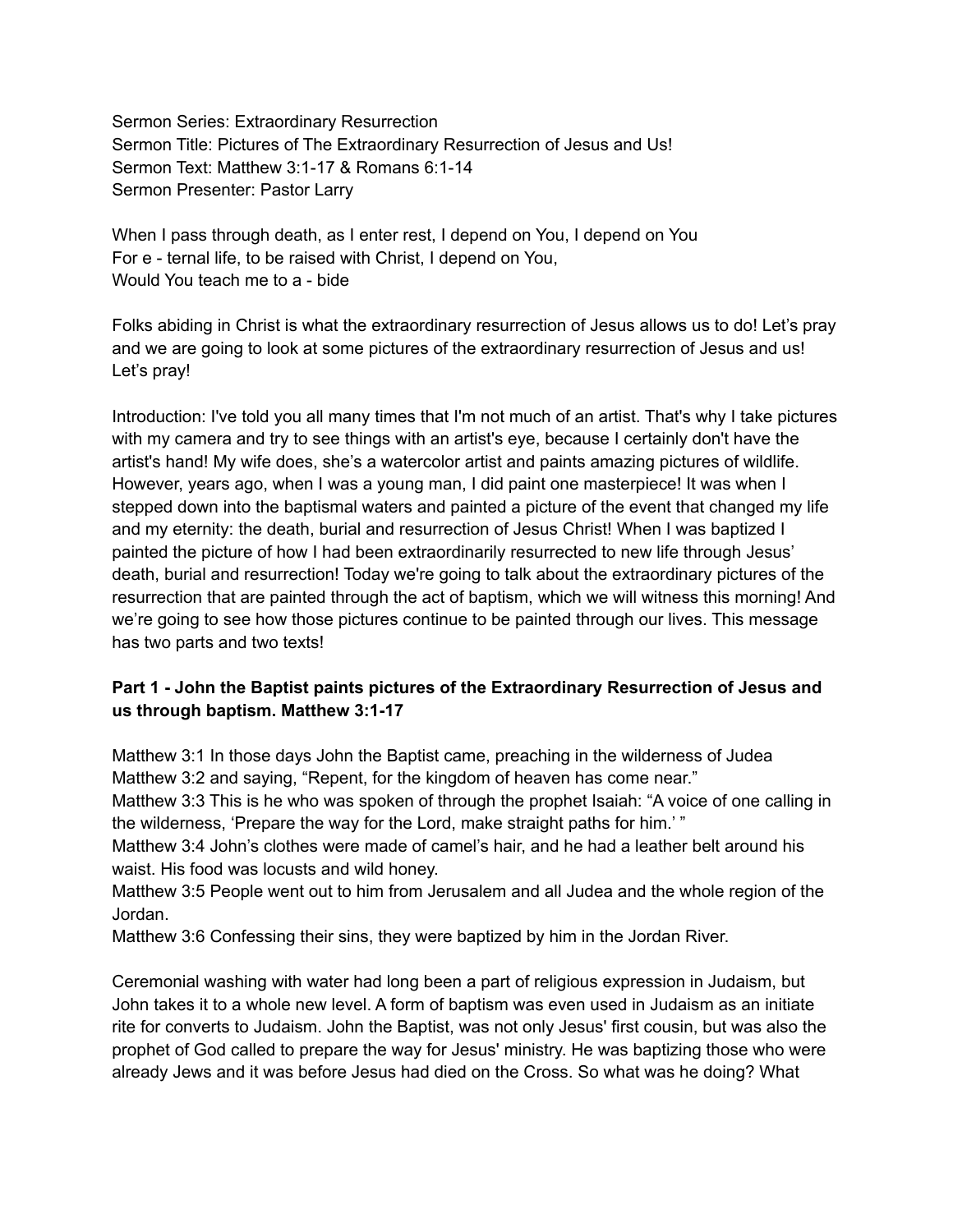picture was he trying to paint? We're going to find out and it will help us better understand the meaning of baptism.

#### **Baptism Pictures a Decision Made!**

Matthew 3:2 ... "Repent, for the kingdom of heaven has come near."

John the Baptist was a bit of a fiery prophet, but he had good reasons for everything he said. He was trying to paint a picture for the Jewish people of his day. It really was a matter of life and death, spiritually speaking for his people. He will get more animated in just a minute but let's see what he's trying to say here. The NIV Study Bible states this:

"In John's ministry, baptism was a visible sign that a person had decided to change his or her life, giving up a sinful and selfish way of living and turning to God. John took a known custom and gave it new meaning. The Jews often baptized non-Jews who had converted to Judaism. But to baptize a Jew as a sign of repentance was a radical departure from Jewish custom."

John wanted the Jewish people to understand that while they were a part of the nation of Israel, they needed to make a personal decision to be a part of the Kingdom of God. As we will see, John would not baptize some of the religious leaders because they had not made a genuine decision. Before Baptism can have meaning beyond religious ritual there has to be a decision. John told the people they needed to make the decision to repent. Repentance is two sides of one coin. There's the change of mind in belief and there's the change of life in behavior. The word repent means "to change one's mind." It also means to feel sadness over wrongdoing, and it also means to stop going in one direction and go in another direction. John was speaking to people who had things in their lives that were killing them spiritually and they needed to turn from those things. Baptism was a symbol of repentance, it did not have magical powers to wash away sin. Only the Blood of Jesus can do that and that happens when we decide to believe in Jesus! John was also using Baptism to point to the Cross. We'll see this in a minute.

And now you know why we dedicate babies rather than baptize them. The Biblical practice of baptism is only seen after someone makes a decision! People often ask me whether or not they should get baptized if they were baptized as an infant. I simply ask this question: When you were baptized as an infant, whose decision was it? They say, "my parents!" To which I reply: "that's right, but now you've made a decision to follow Jesus and allow Him to be your Savior. He's come into your heart and life! You now have a beautiful picture to paint through baptism!" Baptism doesn't save you, infant or adult, Jesus does! Baptism is based on a decision! We want children to get old enough to make the decision to follow Christ and then paint the beautiful picture of their faith through baptism. Then it's their faith and not their parent's faith and that's so vitally important!

Paul puts it this way in 2 Corinthians 7:10-11…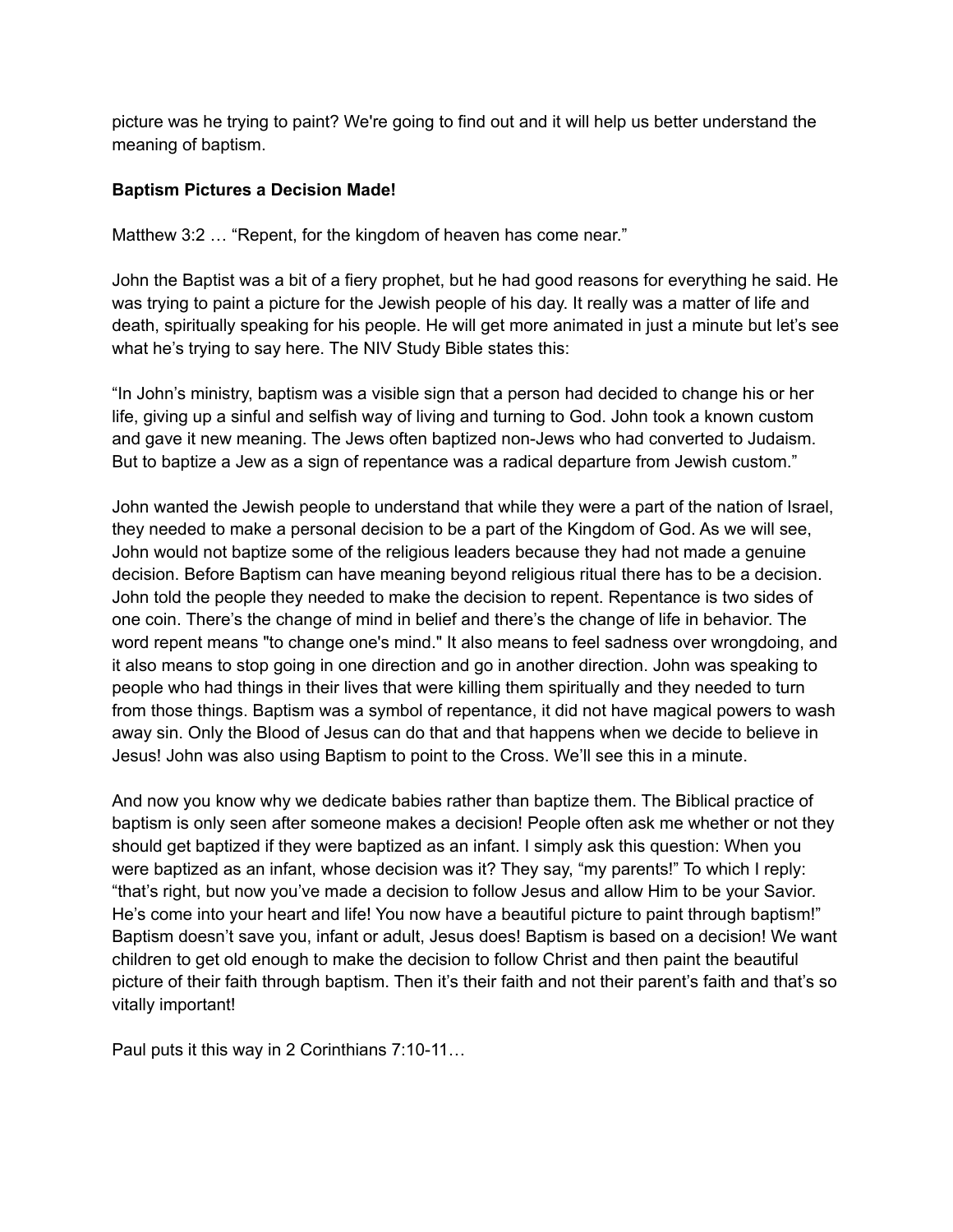2 Corinthians 7:10 Godly sorrow brings repentance that leads to salvation and leaves no regret, but worldly sorrow brings death.

2 Corinthians 7:11 See what this godly sorrow has produced in you: what earnestness, what eagerness to clear yourselves, what indignation, what alarm, what longing, what concern, what readiness to see justice done…

You see, when a person is truly repentant of wrong done, they make a decision to live a different kind of life with God's help. This doesn't mean they become perfect and never sin again, but they begin a precious process of becoming more like Jesus a little more every day! Those who decide to follow Jesus understand they need His help to live a new life! They understand they could never cleanse themselves from past wrongs, or have the power to overcome temptation without God's divine intervention. This understanding leads a person to call upon the Name of the Lord for His forgiveness, His help, His strength, His salvation and His sanctification, which simply means becoming more like Jesus every day! This is called Godly sorrow and people who have made this decision do not regret it! But Paul says worldly sorrow only brings about death. Why is this? Because worldly sorrow is only sorry it got caught and there is no change of heart, therefore they continue down the path of destruction. But a person who has godly sorrow has an earnestness, an eagerness to become clean! They have indignation and alarm at their past foolishness. They have a longing, a concern and a readiness to begin doing the right things for the right reasons! Not to earn or work for their salvation, but because they've been given the gift of salvation. And they want to paint a picture of the cleansing God has done in their heart to show others.

# **Baptism Pictures God's Initiative!**

Matthew 3:3 This is he who was spoken of through the prophet Isaiah: "A voice of one calling in the wilderness, 'Prepare the way for the Lord, make straight paths for him.' "

God had prophesied through Isaiah that He was going to send a Savior and He had also prophesied that He would send someone to prepare the hearts of the people to receive that Savior! God has always been the one taking the initiative when it comes to humankind. He created us and revealed Himself to us, yet we rejected Him. But that didn't stop His love, so He had a very detailed plan to save us! In fact, let me let you in on a little secret...God knew when He gave Adam and Eve a choice, and you and me a choice, that if we made a bad choice there would only be one way to give us another chance to make the right choice. And it would be an initiative of God! Listen to what Peter wrote in his letter...

1 Peter 1:18 For you know that it was not with perishable things such as silver or gold that you were redeemed from the empty way of life handed down to you from your ancestors,

1 Peter 1:19 but with the precious blood of Christ, a lamb without blemish or defect.

1 Peter 1:20 He was chosen before the creation of the world, but was revealed in these last times for your sake.

1 Peter 1:21 Through him you believe in God, who raised him from the dead and glorified him, and so your faith and hope are in God.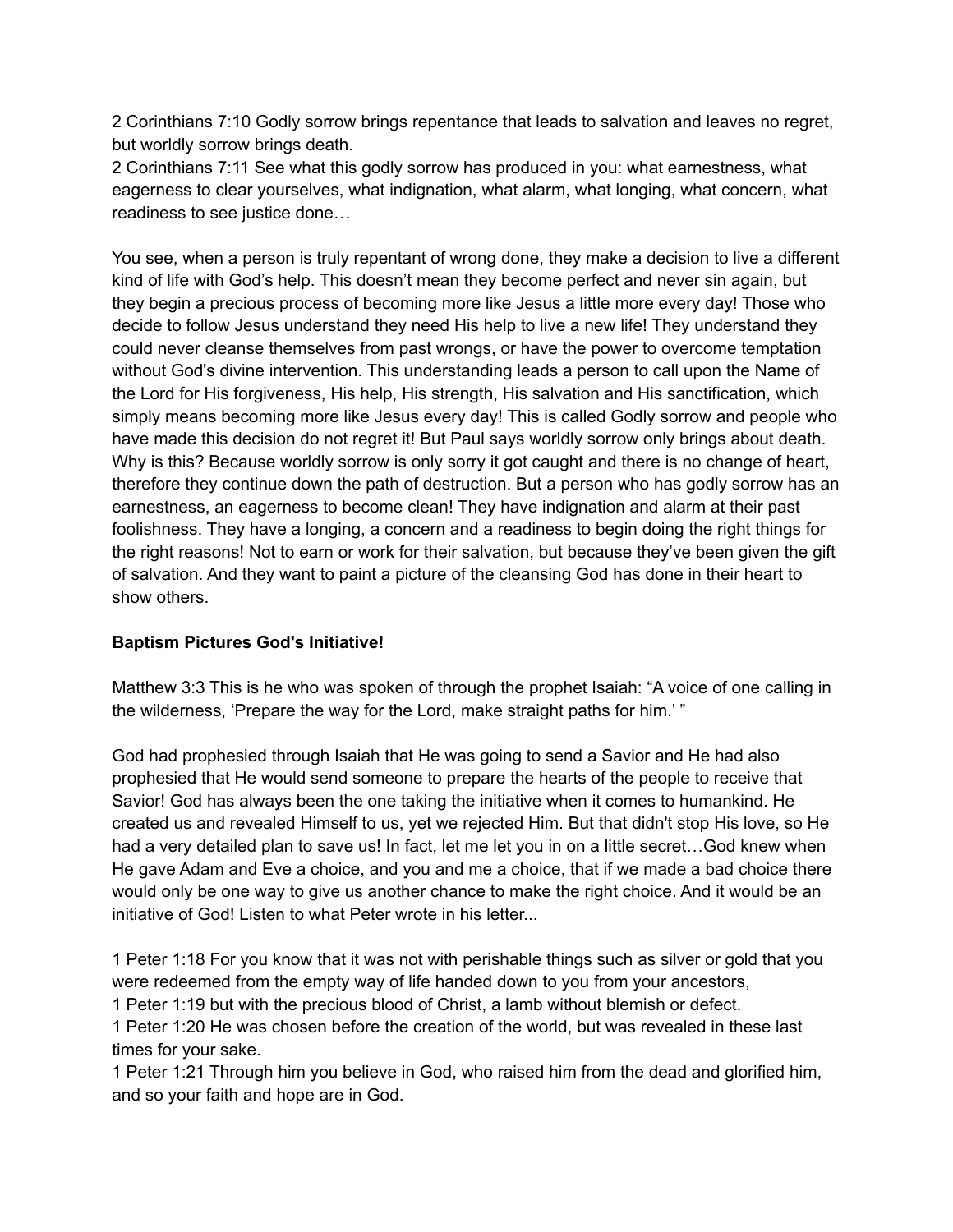So God has taken the initiative to establish a relationship with you and it was not an easy step for God to take. It cost Him dearly, but that's how much He loves you and me. God has chosen to love you, will you choose to receive that love and then paint the picture of that experience through Baptism?

John 1:11 He came to that which was his own, but his own did not receive him.

John 1:12 Yet to all who did receive him, to those who believed in his name, he gave the right to become children of God—

John 1:13 children born not of natural descent, nor of human decision or a husband's will, but born of God.

And speaking of pictures, John the Apostle paints a vivid picture for us of John the Baptist and then gives us another picture Baptism paints.

# **Baptism Pictures Cleansing!**

Matthew 3:4 John's clothes were made of camel's hair, and he had a leather belt around his waist. His food was locusts and wild honey.

Matthew 3:5 People went out to him from Jerusalem and all Judea and the whole region of the Jordan.

Matthew 3:6 Confessing their sins, they were baptized by him in the Jordan River.

John the Baptist was evidently very effective in his preaching. People were coming from everywhere and after hearing him speak many were confessing their sins and being baptized. The word baptize literally means to "dip under." Back in Bible times and still today in many developing countries, where you find a body of water, you will find a crowd of people. Washing clothes, bathing, filling up buckets with water to take home. Much of the time they were dipping things under the water to clean them. Baptism symbolized this cleansing. It was a powerful picture, but only a picture. Water can't wash away sin, because sin is not on the outside, it's on the inside. It affects the outside, but it is a spiritual issue of the heart and human will. If a person has not made the decision to repent by responding to God's offer to forgive and to cleanse them on the inside, then no matter how many times they are dipped in the water, there will be no change, no cleansing. Listen to what happens next...

# **Baptism Pictures Change!**

Matthew 3:7 But when he saw many of the Pharisees and Sadducees coming to where he was baptizing, he said to them: "You brood of vipers! Who warned you to flee from the coming wrath?

Matthew 3:8 Produce fruit in keeping with repentance.

Matthew 3:9 And do not think you can say to yourselves, 'We have Abraham as our father.' I tell you that out of these stones God can raise up children for Abraham.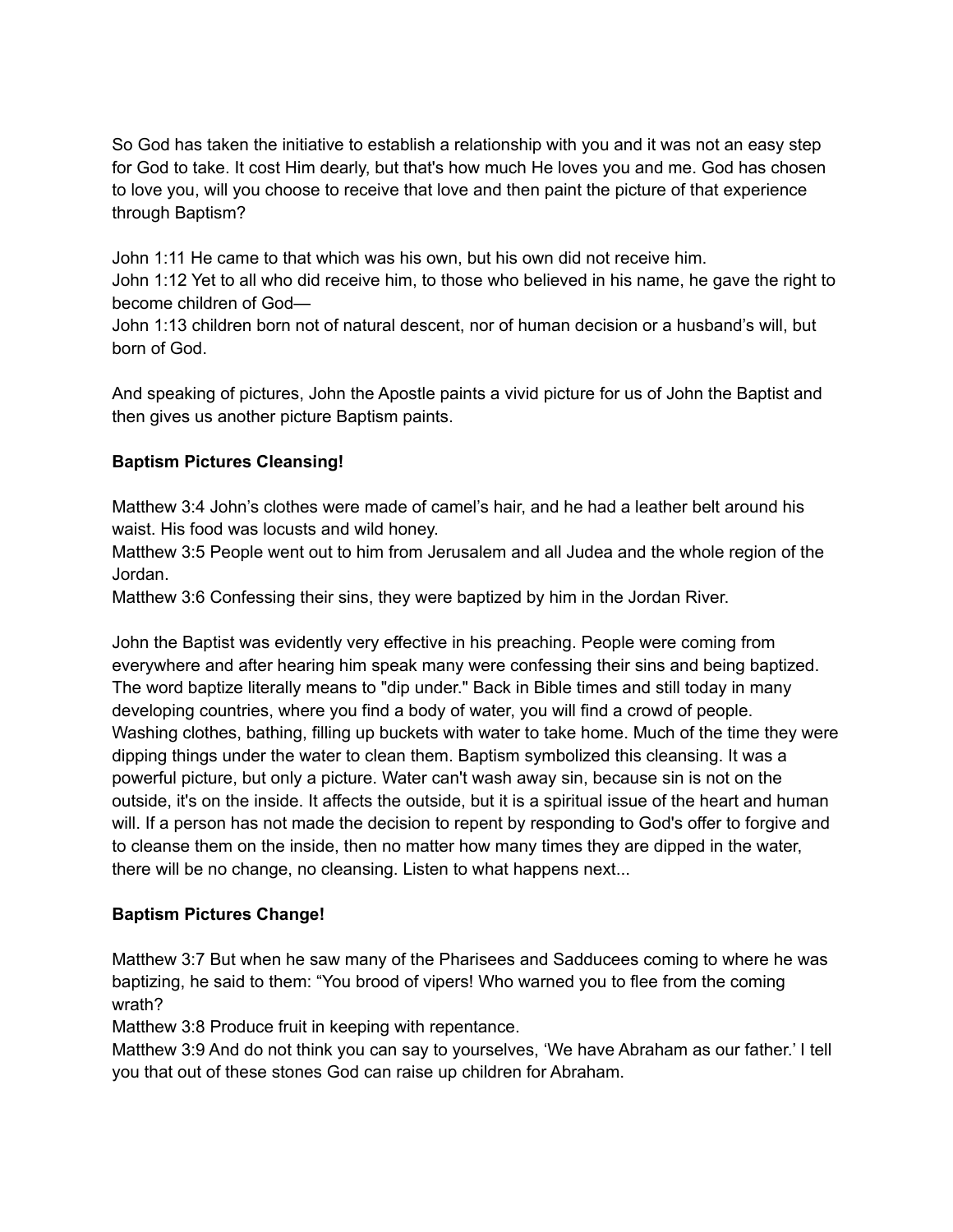Matthew 3:10 The ax is already at the root of the trees, and every tree that does not produce good fruit will be cut down and thrown into the fire.

Here's the deal: If you could be saved by being baptized, then John would have said, "Okay, come on in the water and I'll baptize you and wash away your injustice, your hypocrisy, your dishonesty, and your unfaithfulness!" But he didn't say that! He wouldn't baptize them because they had not made the decision to repent, to change, to turn away from evil. And John knew them pretty well. He knew they would claim salvation because of their bloodline through Abraham. But John lets them know God could raise up children for Abraham out of stones. Salvation isn't something you inherit because your father was Abraham, Moses, or a preacher! It's a choice you must make to let Jesus cleanse you from the inside out!

Jesus would later confront the Pharisees in a similar way...

Matthew 23:25 "Woe to you, teachers of the law and Pharisees, you hypocrites! You clean the outside of the cup and dish, but inside they are full of greed and self-indulgence. Matthew 23:26 Blind Pharisee! First clean the inside of the cup and dish, and then the outside also will be clean.

Neither Jesus nor John held back on the hard truth these people needed to hear. John continues…

# **Baptism Pictures the Work of The Holy Spirit!**

Matthew 3:11 "I baptize you with water for repentance. But after me comes one who is more powerful than I, whose sandals I am not worthy to carry. He will baptize you with the Holy Spirit and fire.

Matthew 3:12 His winnowing fork is in his hand, and he will clear his threshing floor, gathering his wheat into the barn and burning up the chaff with unquenchable fire."

When a person accepts Jesus Christ as their Savior He comes into their heart and life by way of His Holy Spirit! The way the blood of Christ washes away our sin is when the Holy Spirit of God comes in and applies the perfect life of Christ to our imperfect lives! How that all happens is a divine mystery, but we know this: The Blood of Jesus cleanses us from the penalty of our sin and The Holy Spirit gives us victory over the power of sin! Water baptism is a picture of being covered, filled, and led by The Spirit of Jesus! In fact we read this in the book of Acts...

Acts 2:36 "Therefore let all Israel be assured of this: God has made this Jesus, whom you crucified, both Lord and Messiah."

Acts 2:37 When the people heard this, they were cut to the heart and said to Peter and the other apostles, "Brothers, what shall we do?"

Acts 2:38 Peter replied, "Repent and be baptized, every one of you, in the name of Jesus Christ for the forgiveness of your sins. And you will receive the gift of the Holy Spirit.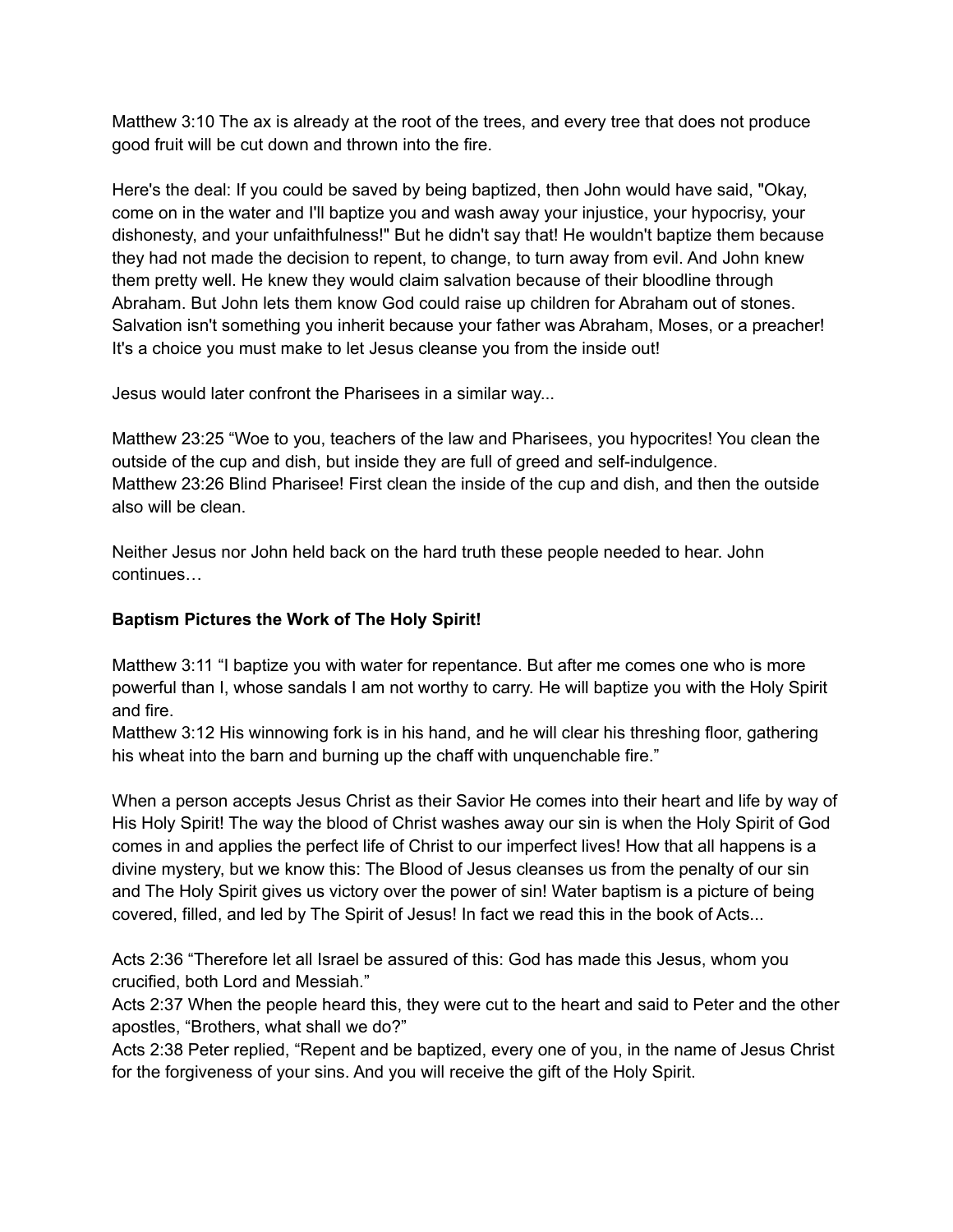The actual Greek language says repent and be baptized, every one of you, in the name of Jesus Christ because your sins were remitted or forgiven. So when we repent, and call upon the Name of the Lord we are baptized in His blood, our sins are forgiven and at that point we receive the Holy Spirit! Water Baptism paints the picture of this spiritual Baptism. I love the way the writer of Hebrews puts this…

Hebrews 9:14 How much more, then, will the blood of Christ, who through the eternal Spirit offered himself unblemished to God, cleanse our consciences from acts that lead to death, so that we may serve the living God!

Speaking of acts that lead to death, John speaks of the judgment of God that will come someday on those who reject the gracious gift Jesus would die to give! A winnowing fork was a tool used to toss wheat up into the air. The lighter chaff floated over to the side and the heavier grain fell to the ground. The chaff was worthless and burned. John was speaking of the Judgment of God that would someday happen. These people needed to know that neither their good works, nor their bloodline would be enough to save them. The unforgivable sin is to outright and finally reject what Jesus did on the Cross and leave this world having never repented of that rejection! Jesus made a way for you, but He won't force you to accept that way! John and Jesus team up to paint the next picture.

# **Baptism Pictures What Jesus Did for Us**

Matthew 3:13 Then Jesus came from Galilee to the Jordan to be baptized by John. Matthew 3:14 But John tried to deter him, saying, "I need to be baptized by you, and do you come to me?"

Matthew 3:15 Jesus replied, "Let it be so now; it is proper for us to do this to fulfill all righteousness." Then John consented.

Matthew 3:16 As soon as Jesus was baptized, he went up out of the water. At that moment heaven was opened, and he saw the Spirit of God descending like a dove and alighting on him. Matthew 3:17 And a voice from heaven said, "This is my Son, whom I love; with him I am well pleased."

Why did Jesus compel John to Baptize Him when He had no sin to repent of? What picture was Jesus asking John to help Him paint? Jesus was identifying with the sinners He had come to save! Jesus was going to be baptized at the Cross with judgment for the sins of those He came to save. Jesus was painting a picture of His coming death, burial and resurrection and was publicly committing to fulfill His mission even though the disciples nor John the Baptist understood fully what Jesus would soon face. And what was the response of God the Father?

Matthew 3:17 And a voice from heaven said, "This is my Son, whom I love; with him I am well pleased."

And did you know this aspect of Jesus' life and ministry was also prophesied in the book of Isaiah? Check this out...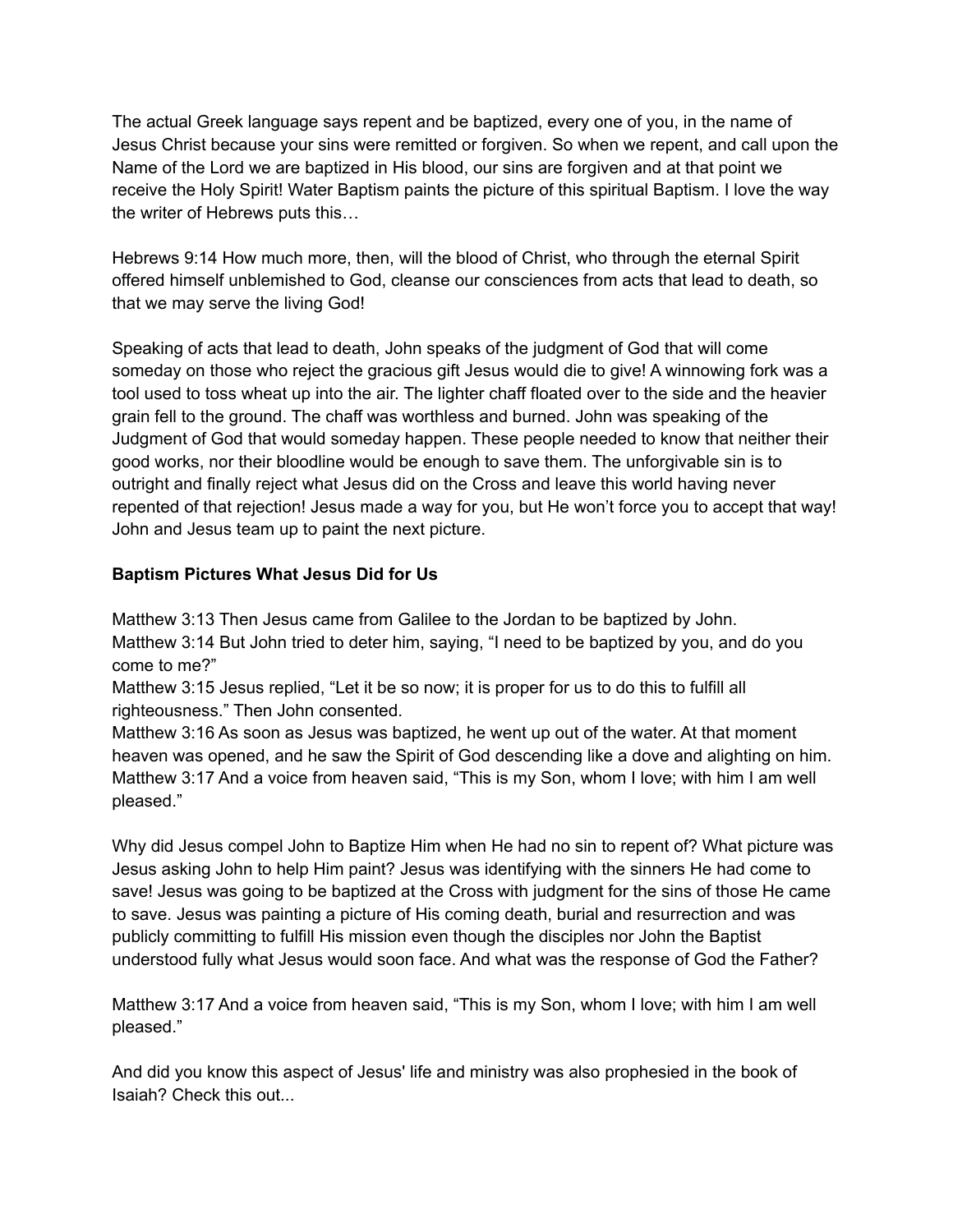Isaiah 42:1 "Here is my servant, whom I uphold, my chosen one in whom I delight; I will put my Spirit on him and he will bring justice to the nations.

Here's a question for you today…Have you ever made the decision to allow Jesus to Baptize you with His justice, His forgiveness, His mercy, His compassion, His power, and His presence through His Holy Spirit. A question I ask is why would anyone not want to be baptized with God's amazing grace? And if you have accepted Jesus into your heart and have allowed Him to baptize you spiritually by washing you clean by the precious blood of the Lamb, have you painted the picture of that inward experience through the outward act of immersion baptism? If you've been baptized in His love, why wouldn't you want to paint a masterpiece by reenacting His death, burial and resurrection through baptism? Water Baptism won't save you, but if you've accepted what Jesus did for you on the cross, He's asked you to paint a picture for the world to see. Baptism paints a lot of pictures, but every picture it paints is because of God's Amazing Grace! Amen? Unmerited, undeserved mercy is poured out upon every person who is willing to repent of their sin, admitting they need a Savior and calling upon the Name of The Lord! How could we ever thank God enough for all He's been willing to do on our behalf? A beautiful way to say thank you is through baptism. But there's another way to say thank you and to paint a picture of the extraordinary resurrection of Jesus.

# **Part 2 - We Paint Pictures of the Extraordinary Resurrection of Jesus and Us by the Way We Live! Romans 6:1-14**

John the Baptist came baptizing people before Jesus began His ministry. Through this John was using the physical act of baptism to paint pictures of very important spiritual principles such as a person's decision to repent, God's initiative in salvation, the cleansing power of God's forgiveness, the filling of the Holy Spirit and the death, burial and resurrection of Jesus!

Now we're going to look at the picture Baptism paints of Jesus's death, burial and resurrection and the impact that has on the lives we live! Some people think that once they've accepted Jesus, and been baptized, they're done. Well, yes and no! Yes your salvation is a gift from God you don't work for, you don't earn, and you don't deserve, but when you sincerely ask for it you get it! That's God's amazing grace to you through what Jesus did for you on the Cross. Yes your soul's salvation is secure! But salvation is not just about your soul and your eternity and what a tragic mistake you make if you believe that! Salvation is also about the here and now, this world, and how you live your life, and what you do with your life and how you touch God and others with your life! Some think since they are saved by grace then it doesn't matter what they do because they're covered by grace so they use that as an excuse to live in the ways of the world like it doesn't matter! Why would you want God to save your soul for heaven and not save your life here on earth? That makes no sense at all! God promises to help you change as a part of your gift of salvation. Salvation is not just for heaven, but for hear and now!!!)

Let's see what our text has to say about this subject…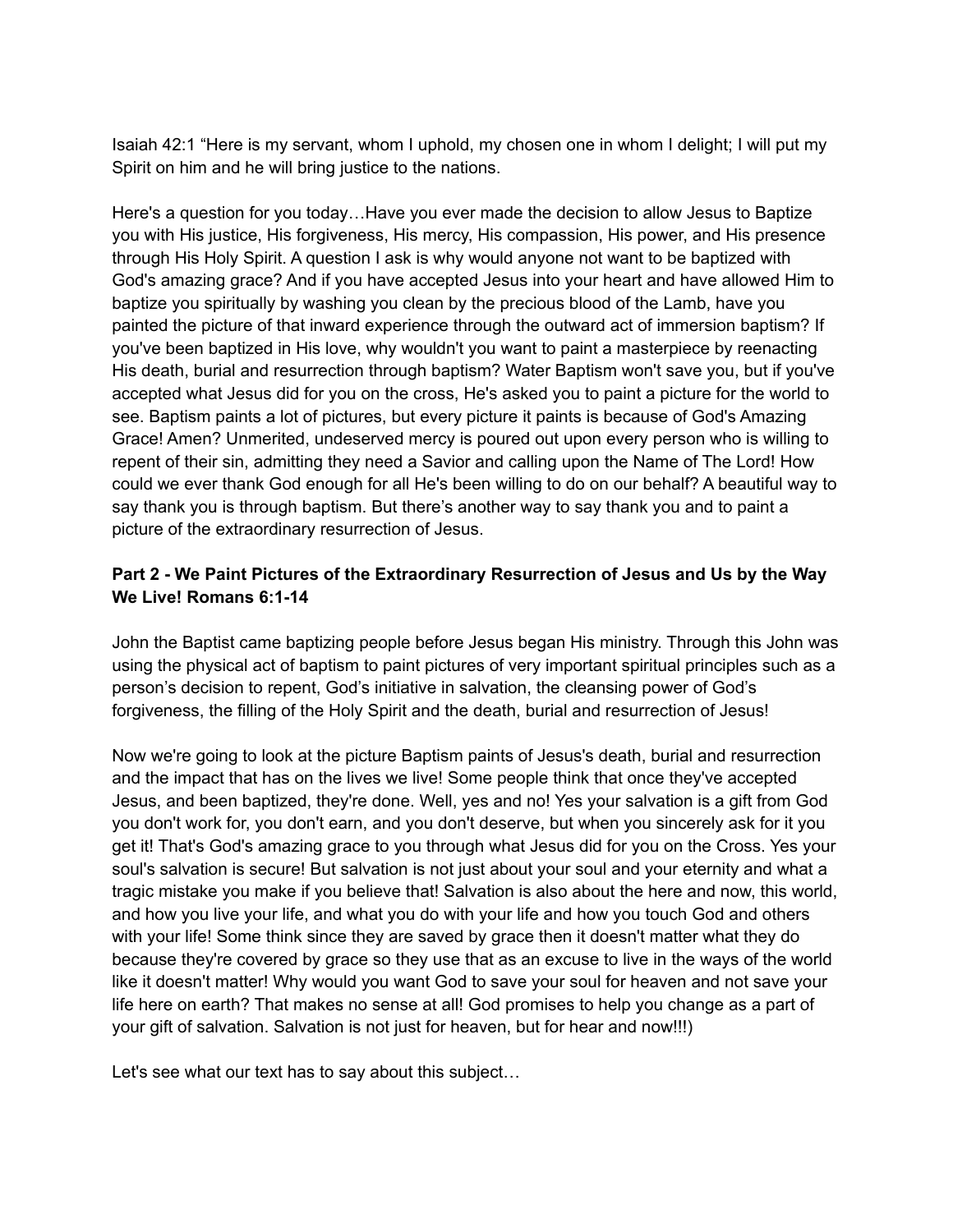#### **Baptism Pictures Two Deaths**

Romans 6:1 What shall we say, then? Shall we go on sinning so that grace may increase? Romans 6:2 By no means! We are those who have died to sin; how can we live in it any longer? Romans 6:3 Or don't you know that all of us who were baptized into Christ Jesus were baptized into his death?

### **The Death of Jesus**

When a person stands in the waters of Baptism they are painting a picture of the death of Jesus upon the Cross. They are acknowledging the sacrifice He paid to make their forgiveness and salvation possible.

Hebrews 2:9 But we do see Jesus, who was made lower than the angels for a little while, now crowned with glory and honor because he suffered death, so that by the grace of God he might taste death for everyone.

Jesus tasted death for everyone, but only those who are willing to receive the grace He died to give them will experience the benefits of that gift! Those who do, come to understand that when Jesus died, He took their place and because of this they understand they deserved the death He died. In other words, they realize the debt Jesus paid was not his debt but theirs. Our sin cost God so much and Jesus suffered so much because of it, and we suffer when we stay in it, so the question is why would anyone want to? The overwhelming gratitude a saved person feels towards Christ is why they want to paint the picture of His death through baptism, and why they want to paint the picture of being baptized into His death to live a new life!

# **The Death of Me**

Galatians 2:20 I have been crucified with Christ and I no longer live, but Christ lives in me. The life I live in the body, I live by faith in the Son of God, who loved me and gave himself for me.

I was crucified with Christ! When Jesus died for me, He died so that I could die to the old ways, the old man, the old code, the old law, and allow the very nature and Spirit of Christ Jesus to live in me. When a person accepts the grace of God through Jesus' death on the cross they begin living by faith in the Son of God who loved them and gave Himself for them! And how do we stay consistent in this new life? How do we let Christ truly live through us? How do we overcome the old selfish nature that wants to be in control? The secret is found in this picture that Baptism paints. We die to our old ways and we bury them. We know the Blood of Jesus has washed away the guilt, shame and penalty of our sin. We paint that picture in baptism. But how do we stay faithful and consistent in our walk with God? Good question!! Jesus gave us the answer in Luke's gospel...

Luke 9:23 Then he said to them all: "If anyone would come after me, he must deny himself and take up his cross daily and follow me.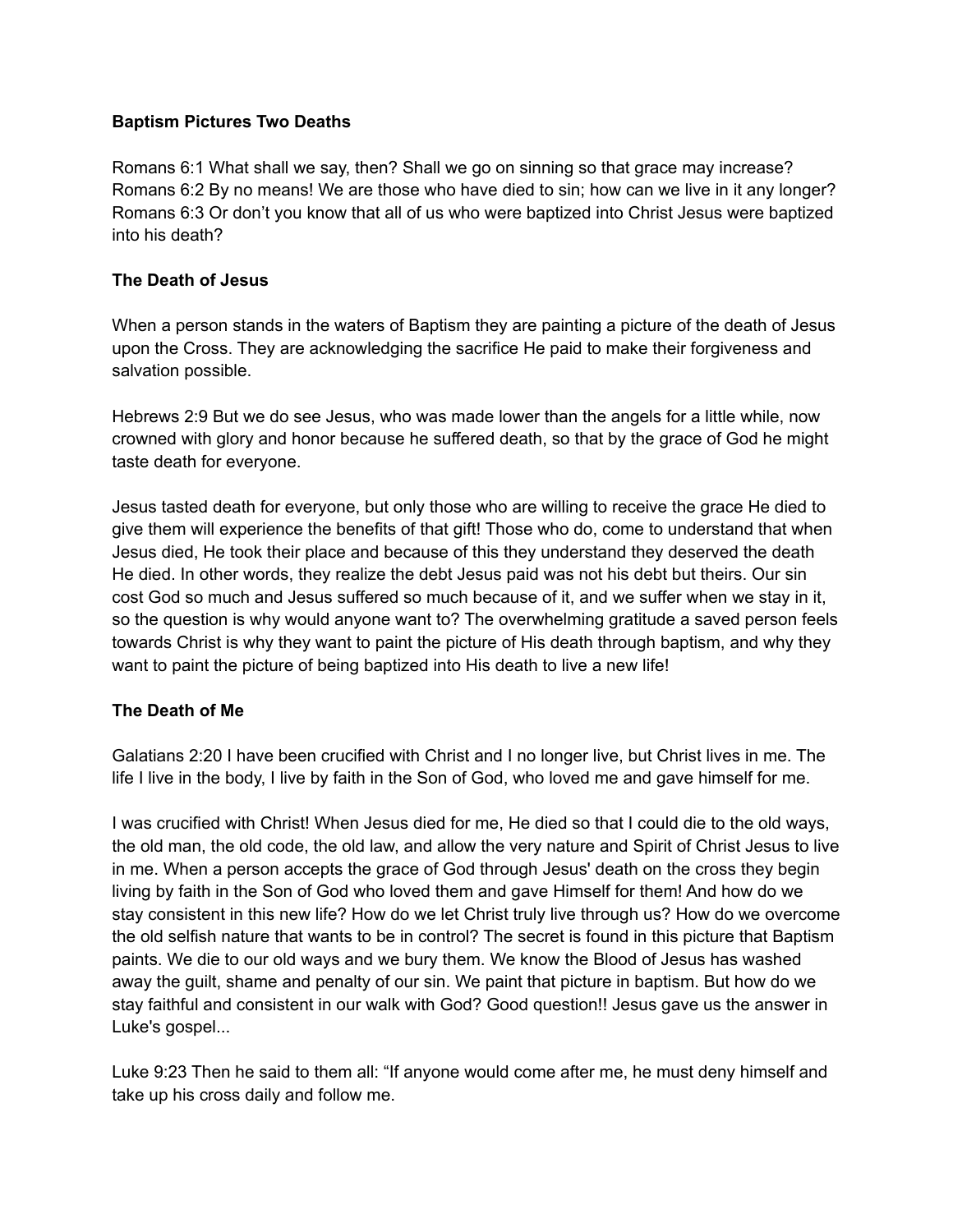We don't just wear a cross, we bear the cross daily! How do we take up the cross daily? We remember that old rugged cross that Jesus died upon for us! We were crucified with Him and have buried the old man, the old ways. In fact our text in Romans goes on to say it beautifully...

#### **Baptism Pictures New Life**

Romans 6:4 We were therefore buried with him through baptism into death in order that, just as Christ was raised from the dead through the glory of the Father, we too may live a new life.

Talk about exciting! When I accepted Jesus Christ as my Savior and allowed Him to begin the process of becoming Lord of my life, things began to change. Oh, don't think for a moment I became perfect in my actions and no longer sinned, but the penalty of my sins was gone and I knew I had been given a second chance at life. A chance to live a life worth living! A life I could be excited about! And slowly but surely my actions began to change! My attitudes began to change! My desires began to change! My goals, my purpose, what I treasured, all of this began to take on new meaning!! You see, Jesus took care of the penalty of my sin, but He also overcame the power of my sin! I'll never be perfect in this life, but by God's grace I'll never be the same! And if you were looking for a passage of scripture that clearly speaks of this aspect of the picture baptism paints, I've got it for you, and please excuse me if I get a little excited when I read it...Colossians 2:9-15

Colossians 2:9 For in Christ all the fullness of the Deity lives in bodily form,

Colossians 2:10 and in Christ you have been brought to fullness. He is the head over every power and authority.

Colossians 2:11 In him you were also circumcised with a circumcision not performed by human hands. Your whole self ruled by the flesh was put off when you were circumcised by Christ, Colossians 2:12 having been buried with him in baptism, in which you were also raised with him through your faith in the working of God, who raised him from the dead.

Colossians 2:13 When you were dead in your sins and in the uncircumcision of your flesh, God made you alive with Christ. He forgave us all our sins,

Colossians 2:14 having canceled the charge of our legal indebtedness, which stood against us and condemned us; he has taken it away, nailing it to the cross.

Colossians 2:15 And having disarmed the powers and authorities, he made a public spectacle of them, triumphing over them by the cross.

If that doesn't get you excited, then my heart breaks for you! Look at the details in the picture. Have you ever seen a piece of art or a picture and been amazed at the detail. Baptism is a picture with lots of really amazing details. According to this passage of Scripture…

In Christ all the fullness of the deity lives in bodily form! You have been given fullness in Christ!

Christ is the head over every power and authority! In Christ the sinful nature has been circumcised, cut away, put off!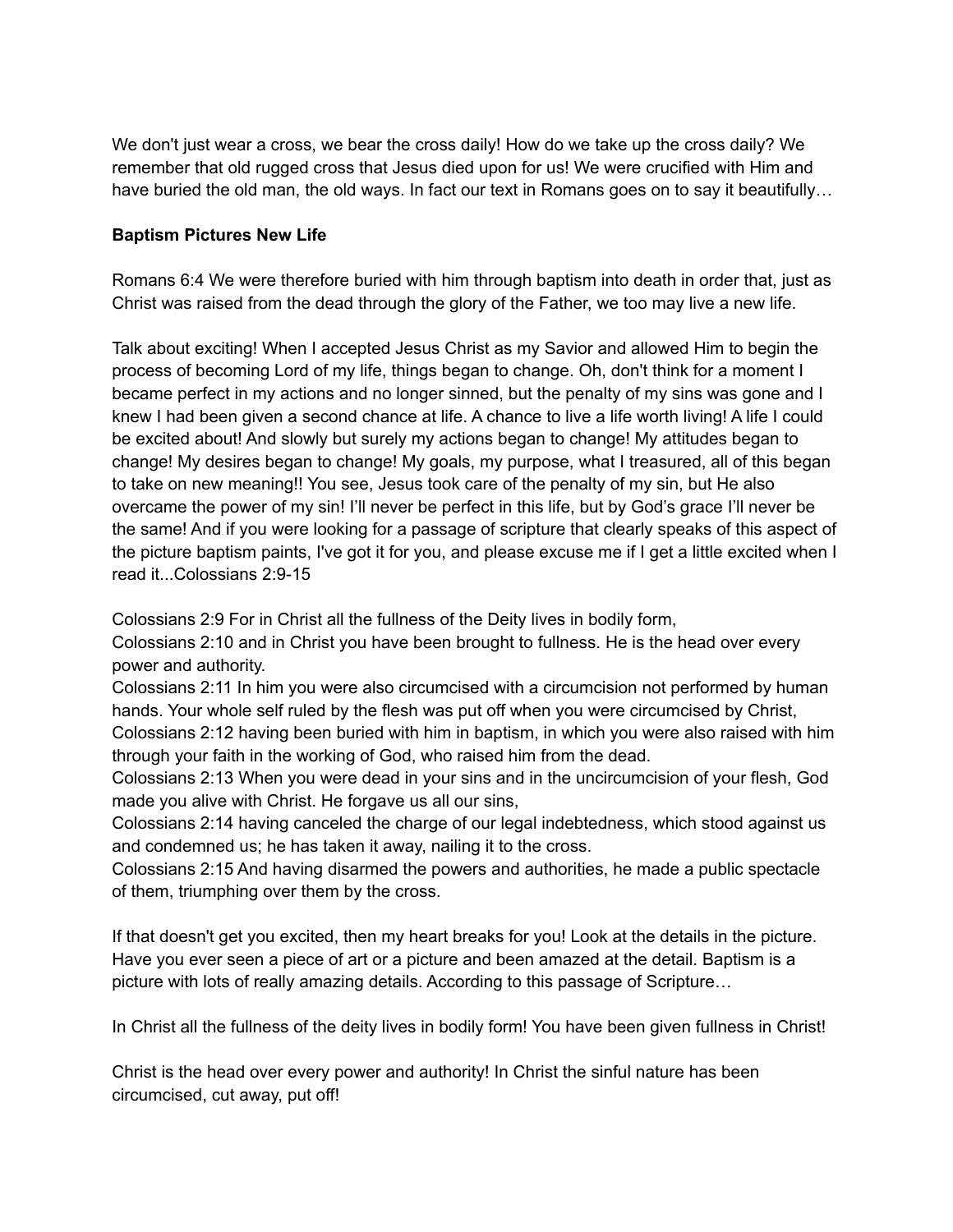We've been buried with him in baptism and raised with him through our faith in the power of God!

We were dead in our sins and sinful nature but we've been made alive in Christ and forgiven of all our sins!

The written code with its regulations, that we couldn't live up to, was taken away when Jesus was nailed to the Cross!

Jesus disarmed the powers and authorities that were opposed to us by overcoming them on the Cross and the law was changed to grace!

These details are so beautiful that Paul said this in Galatians 6:14...

Galatians 6:14 May I never boast except in the cross of our Lord Jesus Christ, through which the world has been crucified to me, and I to the world.

Water baptism paints a picture of our baptism into Christ's death, burial and listen to what our text says next. Get ready because these are words to get excited about...

#### **Baptism Pictures Two Resurrections**

Romans 6:5 If we have been united with him like this in his death, we will certainly also be united with him in his resurrection.

Not only does baptism paint a picture of the resurrection of Jesus, it also paints a picture of our resurrection! And our resurrection is past, present and future!

We were resurrected from the penalty of sin, are resurrected from the power of sin, and will be resurrected from the deadly consequence of sin! We are no longer held captive or entombed by the power of sin past, present or future!

Romans 6:6 For we know that our old self was crucified with him so that the body ruled by sin might be done away with, that we should no longer be slaves to sin—

Romans 6:7 because anyone who has died has been set free from sin.

Romans 6:8 Now if we died with Christ, we believe that we will also live with him.

Romans 6:9 For we know that since Christ was raised from the dead, he cannot die again; death no longer has mastery over him.

Romans 6:10 The death he died, he died to sin once for all; but the life he lives, he lives to God. Romans 6:11 In the same way, count yourselves dead to sin but alive to God in Christ Jesus. Romans 6:12 Therefore do not let sin reign in your mortal body so that you obey its evil desires.